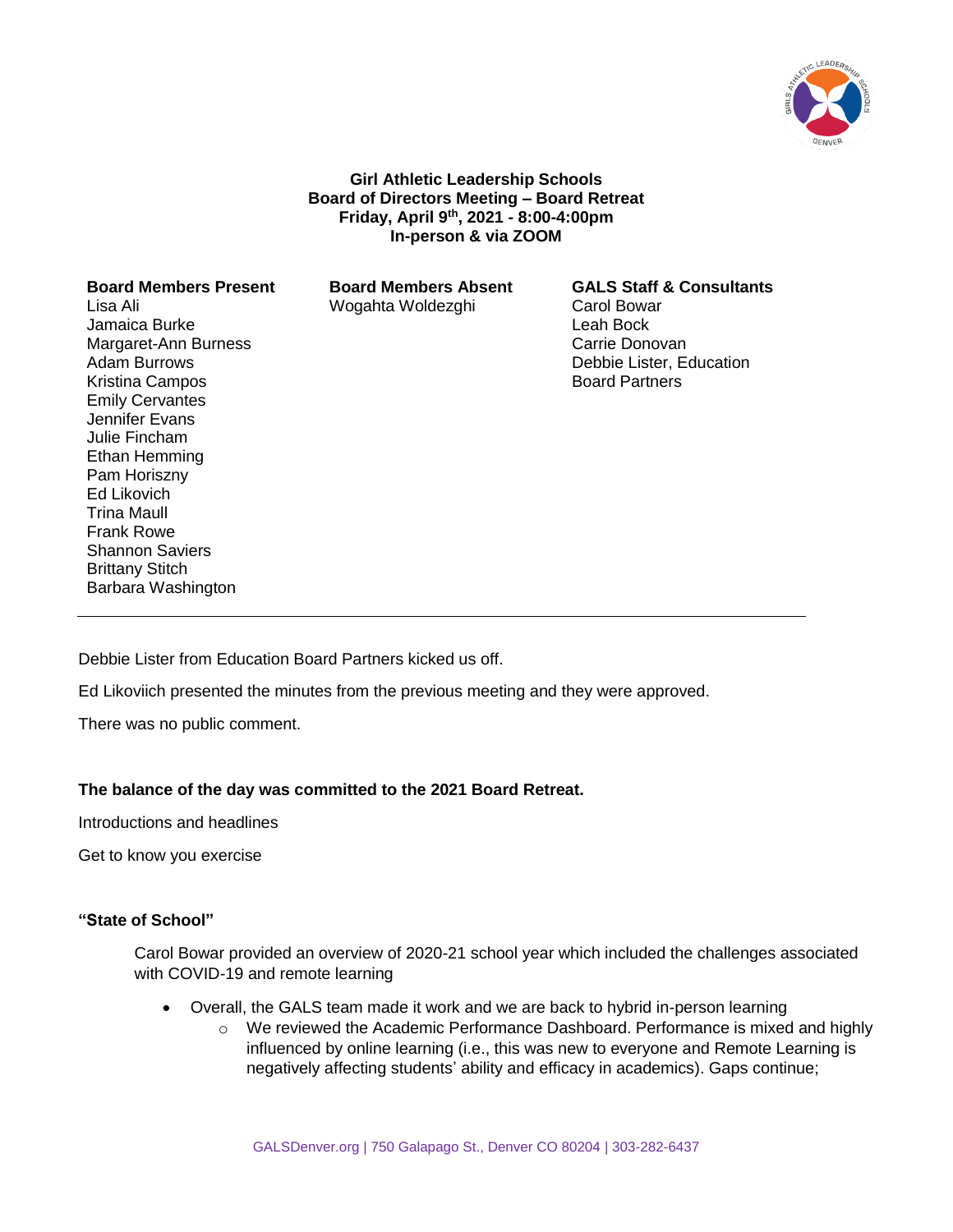

however, interim assets show student growth. All seniors are on track for graduation. We celebrated the HS renewal and outlook for FY'22

- Carol provided an enrollment report.
	- $\circ$  We have a great hire in Alex! Reforming the Development/Marketing Committee proved successful as did our Partnership with RootED (research and recruitment support).
	- $\circ$  Flat enrollment which is strong relative to the district and most importantly, there is no mass exodus this year
- We also reviewed the school's financial stability which is fairly positive: projecting to end in the BLACK for FY 21.
	- o We secured a PPP Loan which benefitted our reserves
	- $\circ$  Unwound from GALS, Inc. financially, and resolved financial complications
	- $\circ$  Hired G&G, moved back to Quickbooks and we are continually optimizing for efficiency
- Our fundraising also proved to be successful this year
	- $\circ$  We are nearing the finish line with support from our development committee, Jordan @ Philanthropy Experts and Brenda @ Syllabi Consulting (grants)
	- o The future start of GALFriends was also announced
- FY'21 was a year of listening & redesigning with COVID-19 and leadership changes.
	- $\circ$  We redesigned our leadership team, instructional supports and teacher coaching, technology use, curriculum (remote learning), telehealth and counseling services, all many times over
	- o Looking forward to starting fresh in FY'22

# **Equity Inclusion Diversity discussion with Debbie Lister**

Kicked off with a review of GALS staff agreements on the topic and understanding that this will be hard and uncomfortable.

There was also a review of all relevant terminology and robust and fruitful conversation around our EID work (and on-going learnings) will play out for the board (i.e., board selection, hiring, governance, strategic planning, and an Equity Committee).

# **Board Best Practices**

As a group we reviewed our best practices and it was agreed that while structure was critical, it should never be at the expense of accomplishing our goals. The board will look for ways to further "GAL-ize" our meetings – making them less formal and more inviting to all.

It was also agreed to establish an "academic" committee.

Additionally, Board Survey results were reviewed. Overall, the feedback was positive; however, most recognized the need for a more robust/concrete strategic plan – long & short term.

# **Strategic Planning**